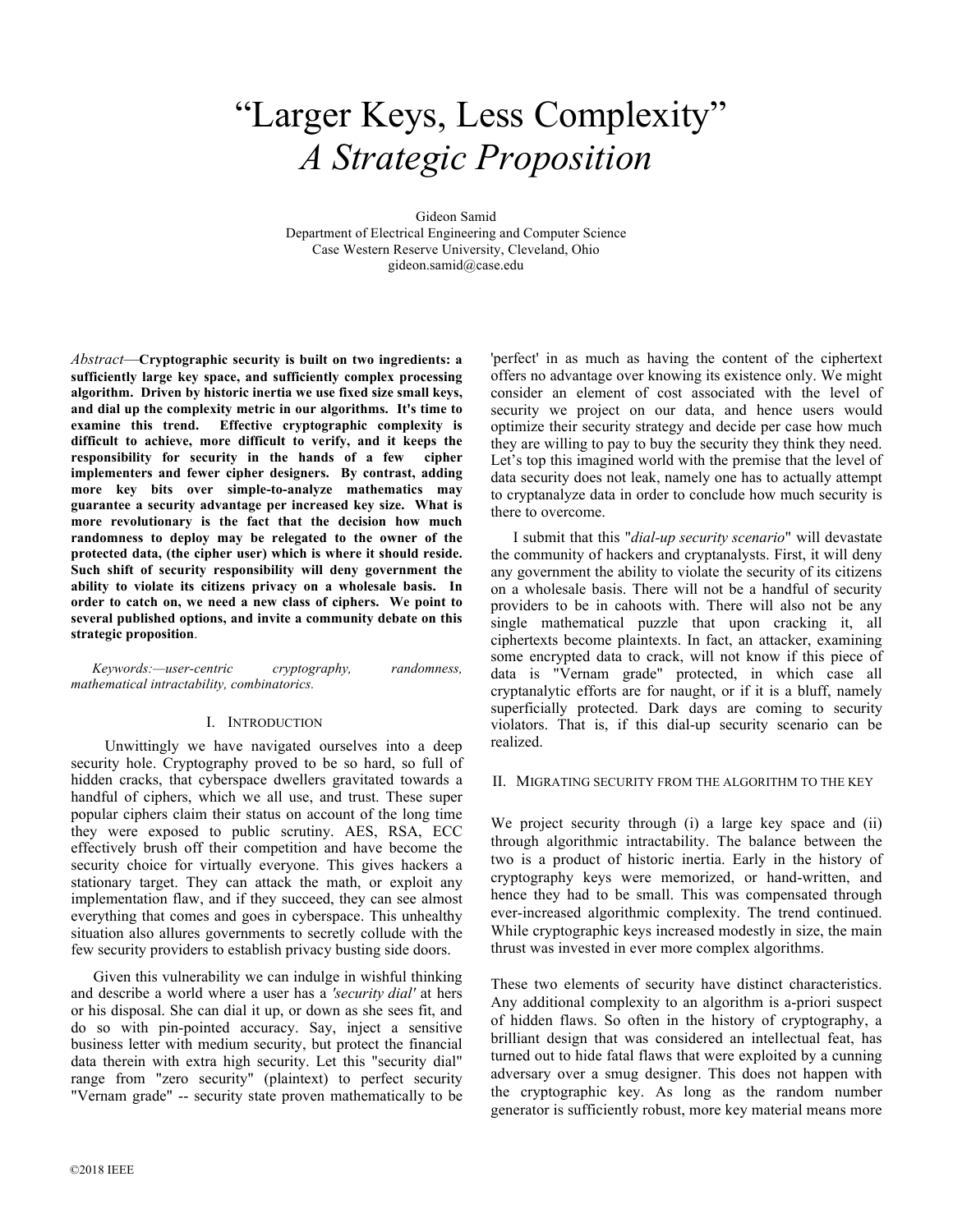security -- no 'hidden flaws'. And what's more: you have to be a top-notch mathematician to dream up added algorithmic complexity. But to add random bits to your key, you just need to press a button.

The idea of giving the user the power to project more security by injecting more randomness may be extended to non-key options. While key bits must be shared by the parties, non-key bits may be deployed *unilaterally*, resulting in a larger ciphertext, for which only the recipient knows how to pare it down to the part that should be decrypted by the shared key. It is the transmitter who can best appraise the sensitivity of the secured data, and who can selectively increase security over the more sensitive data elements. Some of the ciphers discussed ahead can extend this ciphertext inflation into a continuous ciphertext flow, the contents of which may range from meaningless randomness to zero-inflated ciphertext. Such constant flow rate will prevent traffic analysis of the communication pattern.

As the key is allowed to grow in size (and keep that size as part of the secret), so one may expect the corresponding mathematical complexity to roll back. As is really the case for all the ciphers discussed ahead. This shift down in computational complexity reduces the risk of a mathematical shortcut, which is the hidden threat behind the more complex algorithms. The simpler the math, the less is there to shortcut. Computational complexity directly relates to power consumption, and hence the new growth area for cryptography, the Internet of Things, will have an extra argument to embrace "larger keys, less complexity" ciphers.

This disparity between these two pillars of cyber security suggests a strategic turn, away from the historic trend of small fixed size keys combined with ever more complex algorithms. Steering into a direction where the key is allowed to vary in size, while processed with a simple trusted algorithm. If we do so we allow one to increase security without fear of hidden math flaws, relying instead on the robustness of the source of randomness. And lo and behold, this new crypto vista will be one where the user, the owner of the data to be protected, has the power to decide how much security to bring to bear, simply by determining how much randomness to throw in.

## III. TECHNOLOGICAL PARAMETERS FOR "LARGER KEY PLEASE", "USER-CENTRIC" SECURITY

To build this new security universe we need (i) readily available sources for high quality randomness, (ii) convenient, inexpensive means to store as much randomness as needed (iii) high-throughput communication channels to pass around the necessary randomness, (iv) ciphers that work efficiently with as much key material as is served on them, (v) effective communication protocols between transmitter and recipient to coordinate the secure communication.

We argue that all these parameters are in place. Technologywise we are ready. The challenge is to face the resistance of the power-houses of today's security marketplace, where a few vendors susceptible to government pressure, control the security of the citizens. History proves that technology can't be stopped, but it sure can be denied a quick triumph. We present ahead a few published "larger key please", "usercentric" ciphers.

# IV. LITERARY TRACK RECORD

Back in 2001 The Second International Conference in India published a pioneering article: "Re-Dividing Complexity between Algorithms and Keys" [1]. It raised the specter described herein. Many cryptographers have treated it as forgettable curiosity, but some like Bruce Schneier, have been concerned, and even alarmed. In 2002 the cipher now known as "Walk in the Park" [6] was published, [2], and a version of it was patented in 2004 (US Patent #6,823,068). It was based on a simple algorithm that tracked a pathway on a map (a graph), switching between describing it as a series of vertices (plaintext) to a series of edges (ciphertext). The map was the key. The larger the map, the greater the security, while processing time remains proportionally related to the size of the message. In 2008, and then in 2012 two patents were issued (US Patents #8,229,859, #9,471,906) for randomness based digital money, where security is determined by the measure of randomness deployed in the minting process. In 2015 another cipher was presented [3]; based on an effective transposition algorithm where *n* data items face a key space of size  $|K|=n!$  to cover all possible permutations. The polynomial processing effort allows for a user-determined security level, by deciding the size of permutation blocks (*n*). In 2016 the Cyber Passport cipher was published, [4], achieving security through breaking a bit string to various size substrings which are then transposed. The user determines the size of the transposed string, and the corresponding key size. In 2017 a new cipher, BitFlip, was published, [5], and then enhanced [7]. Its algorithm is very simple, (and hence fast). It requires only counting, comparing, and flipping bits. It is based on a key of user-determined size, and for which the processing effort is strictly polynomial. Performance validated by the German Bureau of Standards, TÜV.

## V. PROSPECTIVE PATH AHEAD

As quantum computers are secretly being developed around the world, and as cryptography increasingly underlies our civil order, the inherent flaws of mathematical intractability cryptography will come to the fore. The flip side of the "old and trusted" ciphers is that, they have also been at the crosshair of world-class cryptanalytic shops for that long, and by now are probably secretly compromised. Add to this the public resentment to government snooping after its citizens, and the terms are ripe for this strategic turn to emerge.